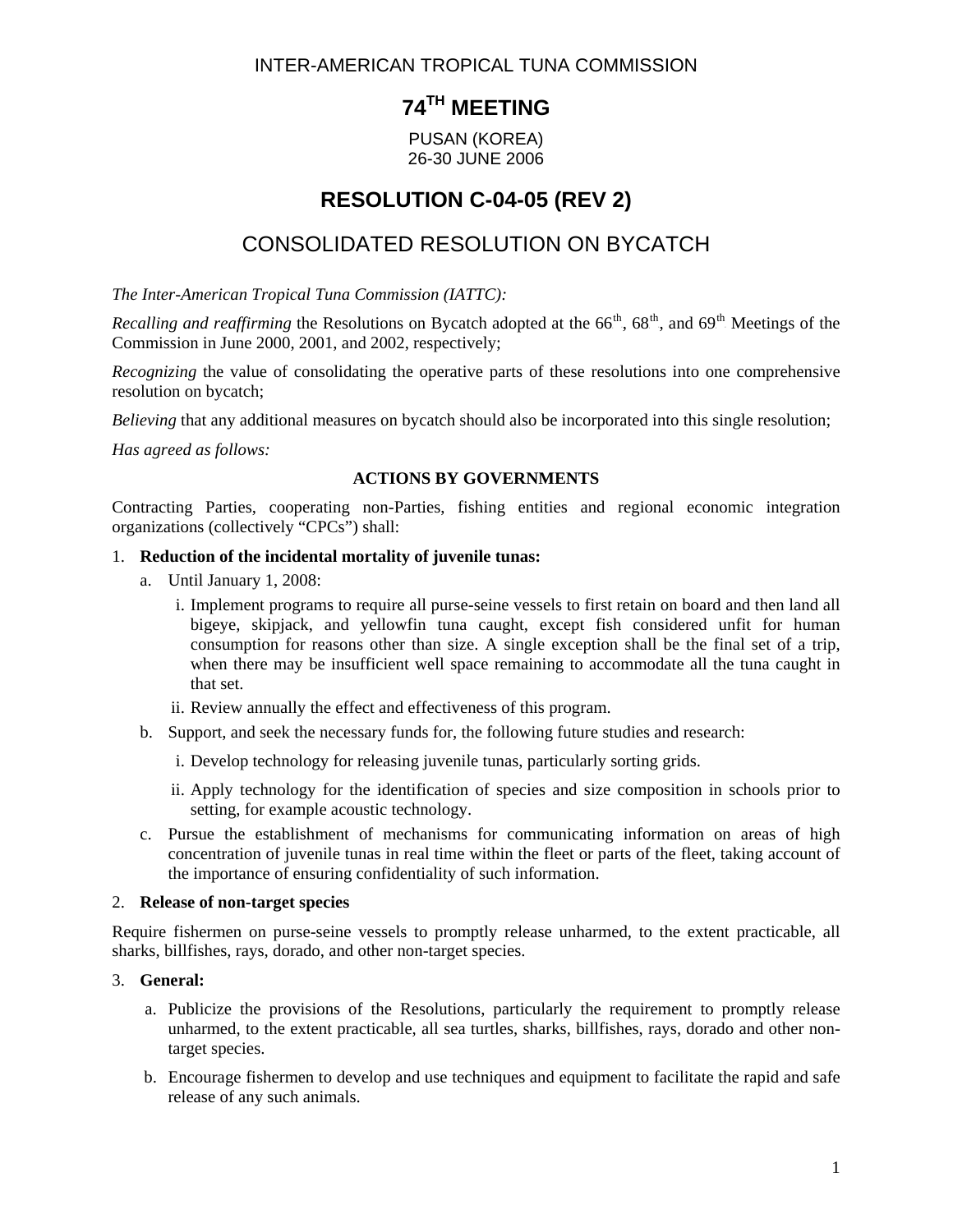c. Urge governments with vessels targeting species covered by the Convention to provide the required bycatch information as soon as possible.

#### 4. **Sea turtles:**

- a. Require fishermen on vessels targeting species covered by the Convention to promptly release unharmed, to the extent practicable, all sea turtles.
- b. Encourage all the CPCs to voluntarily provide the Commission with all data on bycatches of sea turtles in all fisheries targeting species covered by the Convention, recognizing that a comprehensive approach is necessary to deal effectively with sea turtle issues;
- c. Encourage FAO to address the conservation and management of sea turtles, including the issue of bycatches of sea turtles as part of such a comprehensive approach;
- d. Implement the following actions:
	- i. Train crews of vessels targeting species covered by the Convention, particularly those without observers, in techniques for handling turtles to improve survival after release.
	- ii. Prohibit vessels targeting species covered by the Convention from disposing of salt bags or any other type of plastic trash at sea.
	- iii. Encourage the release, when practicable, of sea turtles entangled in FADs and other fishing gear.
	- iv. Foster the recovery of FADs when they are not being used in the fishery.
	- v. Take measures, including providing assistance, necessary to ensure that longline vessels carry on board the necessary equipment (*e.g.* de-hookers, line cutters and scoop nets) for appropriate release of incidentally caught sea turtles
- e. Require specific measures for encircled or entangled sea turtles, as follows:
	- i. Whenever a sea turtle is sighted in the net, all reasonable efforts should be made to rescue the turtle before it becomes entangled in the net, including, if necessary, the deployment of a speedboat.
	- ii. If a turtle is entangled in the net, net roll should stop as soon as the turtle comes out of the water and should not start again until the turtle has been disentangled and released.
	- iii. If a turtle is brought aboard the vessel, all appropriate efforts to assist in the recovery of the turtle should be made before returning it to the water.
- f. Educate fishermen through information dissemination activities, including distributing informational materials and organizing seminars on, *inter alia*, reducing bycatches of sea turtles and safe handling of incidentally caught sea turtles to improve their survivability.

## **ACTIONS BY IATTC STAFF**

The Director shall:

5. Reduction of the incidental mortality of juvenile tunas:

Seek the necessary funds for the following future studies and research:

- i. Develop technology for releasing juvenile tunas, particularly sorting grids.
- ii. Develop technology for the identification of species and size composition in schools prior to setting, for example acoustic technology.

#### 6. **Species of large pelagic fish of interest to the artisanal fishery, particularly dorado:**

Identify areas of high bycatches of these species, and verify the stability in time and space of any such areas.